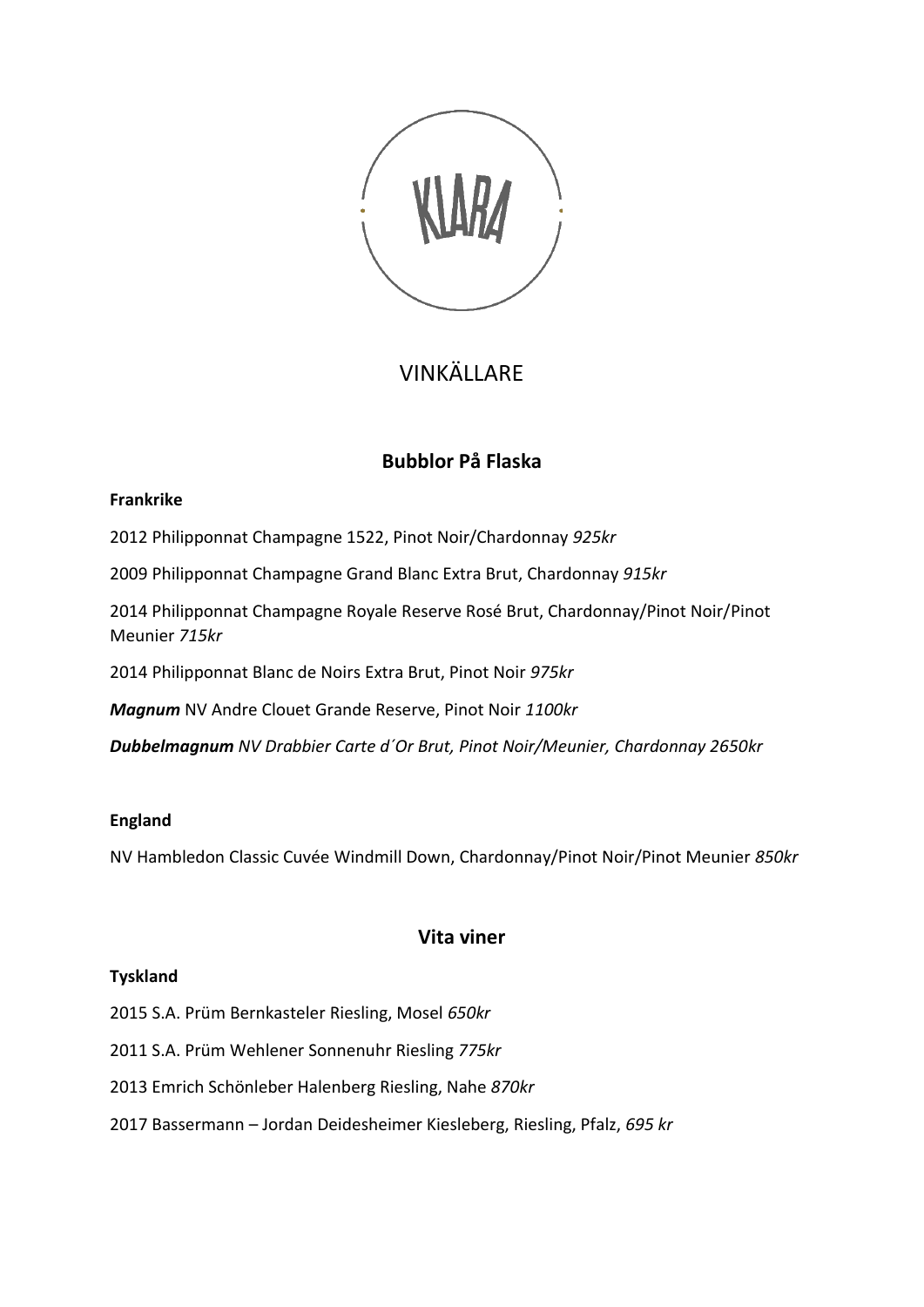#### **USA**

2015 Karia Stags Leap Chardonnay, Napa Valley *775kr* 2015 Hartford Court Chardonnay, Russian River, Sonoma Valley *795kr* 2017 Wind Gap, Trousseau-Gris, Russian River, Sonoma Valley *595kr* 2016 Sandhi Chardonnay, Santa Barbara County *635kr* 2018 Walter Scott X Novo Vineyard Chardonnay, Willamette Valley 995 kr

#### **Frankrike**

2014 Faiveley Meursault, Chardonnay, Bourgogne *895kr* 2018 Prieur-Brunet Mersault Les Forges, Chardonnay, Bourgogne *1195 kr* 2018 La Chablisienne Chablis 1: er Cru, Montée De Tonnerre, Chardonnay *995 kr* 2017 Pascal Bouchard Chablis, Chardonnay, Bourgogne *675kr* 2016 Henri de Villamont Chassagne-Montrachet, Chardonnay, Bourgogne *695kr* 2010 Domaine Laroche Chablis Grand Cru "Les Clos", Bourgogne *925kr* 2013 Domaine Laroche Chablis 1:er Cru "Les Vaillons", Bourgogne *1050kr* 2015 Ogier Clos De L'oratoire des Papes, Rhône *645kr* 2016 Marcel Deiss Pinot Gris, Alsace 595 kr 2013 Marcel Deiss Riesling Grasberg, Alsace *915kr* 2015 Marcel Deiss Riesling Engelgarten, Alsace *845kr* 2016 Maison Rijckaert Savagnin, Côtes du Jura *680kr*

#### **Spanien**

2016 La Serra del Vent, Chardonnay, Costers del Segre *655kr* 2016 Quibia, Callet/Premsal/Giró Blanc, Mallorca *575kr*

#### **Sydafrika**

2015 DGB Boschendal, Chardonnay, Elgin *645kr* 2018 A.A. Badenhorst, Chenin Blanc, Swartland *750kr*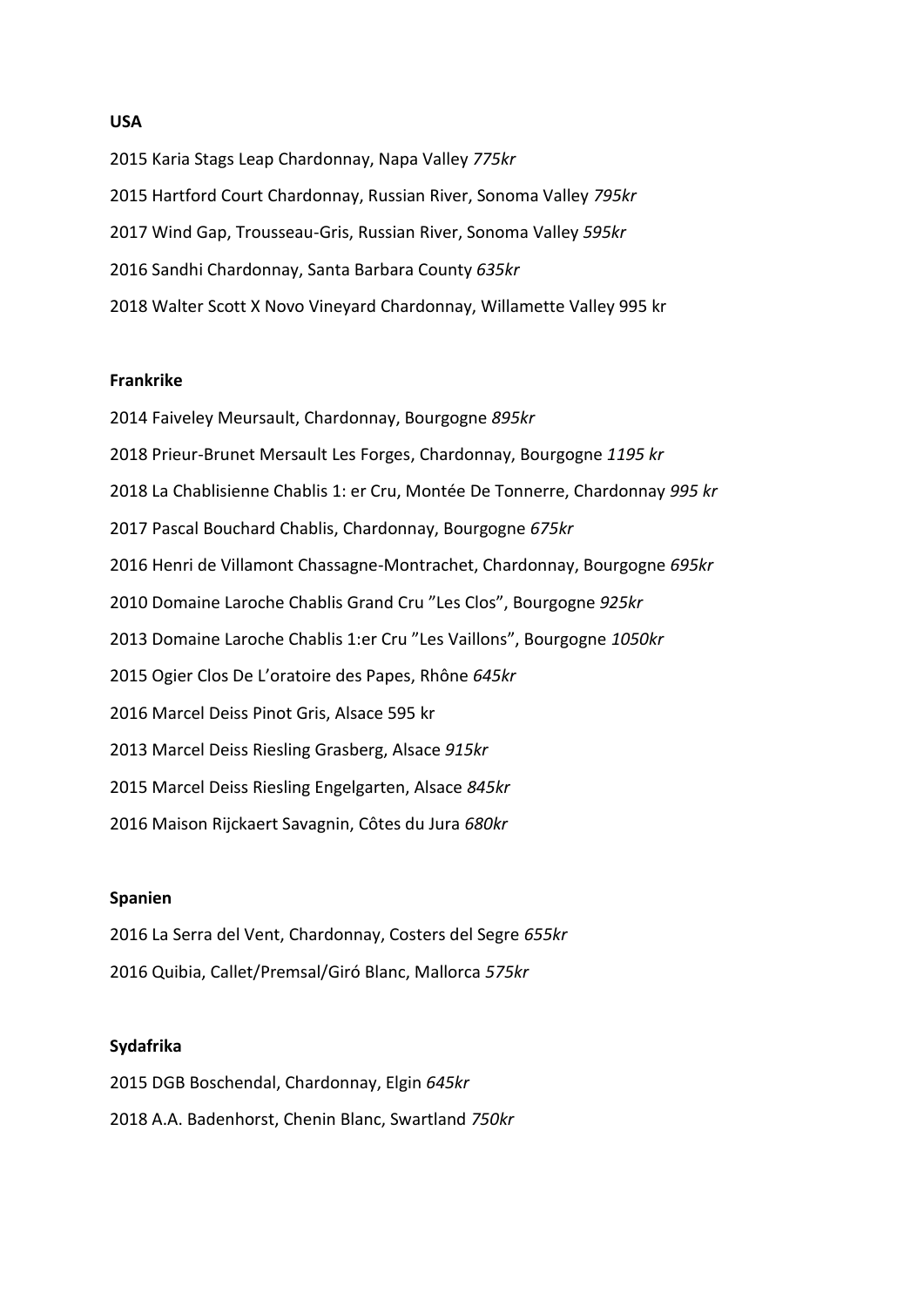#### **Italien**

2017 Renato Ratti Brigata, Chardonnay, Langhe *605kr* 2012 Valle Reale, Vigneto di Popoli, Trebbiano d'Abruzzo *610kr*

## **Österrike**

2017 Sattlerhof Ried Kranachenberg, Südsteirmark Sauvignon Blanc *725 kr*

## **Röda viner**

#### **Italien**

2015 Frescobaldi Castelgiocondo, Brunello di Montalcino, Toscana *950kr*

2011 Casanova de Neri, Brunello di Montalcino, Toscana *1400kr*

2015 Montesodi Castello Nipozzano, Sangiovese, Toscana *775kr*

2013 Luce Della Vite, Merlot/Brunello, Toscana *1000kr* 

2015 Brancaia Chianti Classico Riserva *795 kr*

2013 Castello di Nipozzano Mormoreto, Cabernet Sauvignon/Merlot/Cabernet Franc/Petit Verdot, Toscana *995kr*

2015 Mauro Sebaste Ceretta, Nebbiolo, Barolo, Piemonte *765kr*

2016 Mauro Sebaste Tresuri, Nebbiolo, Barolo, Piemonte *795kr*

2013 Luigi d'Alessandro Il Bosco Syrah, Cortona *765kr*

2015 Tenuta Delle Terre Nere, Etna Rosso, Nerello Mascalese, Etna *865kr*

2012 Pasqua Amarone Classico, Molinara/Corvina/Rondinella, Valpolicella *1125kr*

2013 La Poja, Corvina Veronese, Verona *1150kr*

2010 Allegrini Amarone Classico, Molinara/Corvina/Rondinella, Valpolicella *1125kr*

#### **Argentina**

2012 Zolo Black Malbec, Mendoza *675kr*

2013 Tapiz Selection De Barrica, Cabernet Sauvignon, Malbec, Syrah, Merlot, Mendoza *625kr*

2010 Tapiz Bicentenario Malbec, Touriga Bourda *600 kr*

2018 Catena Zapata Malbec Argentino *975 kr*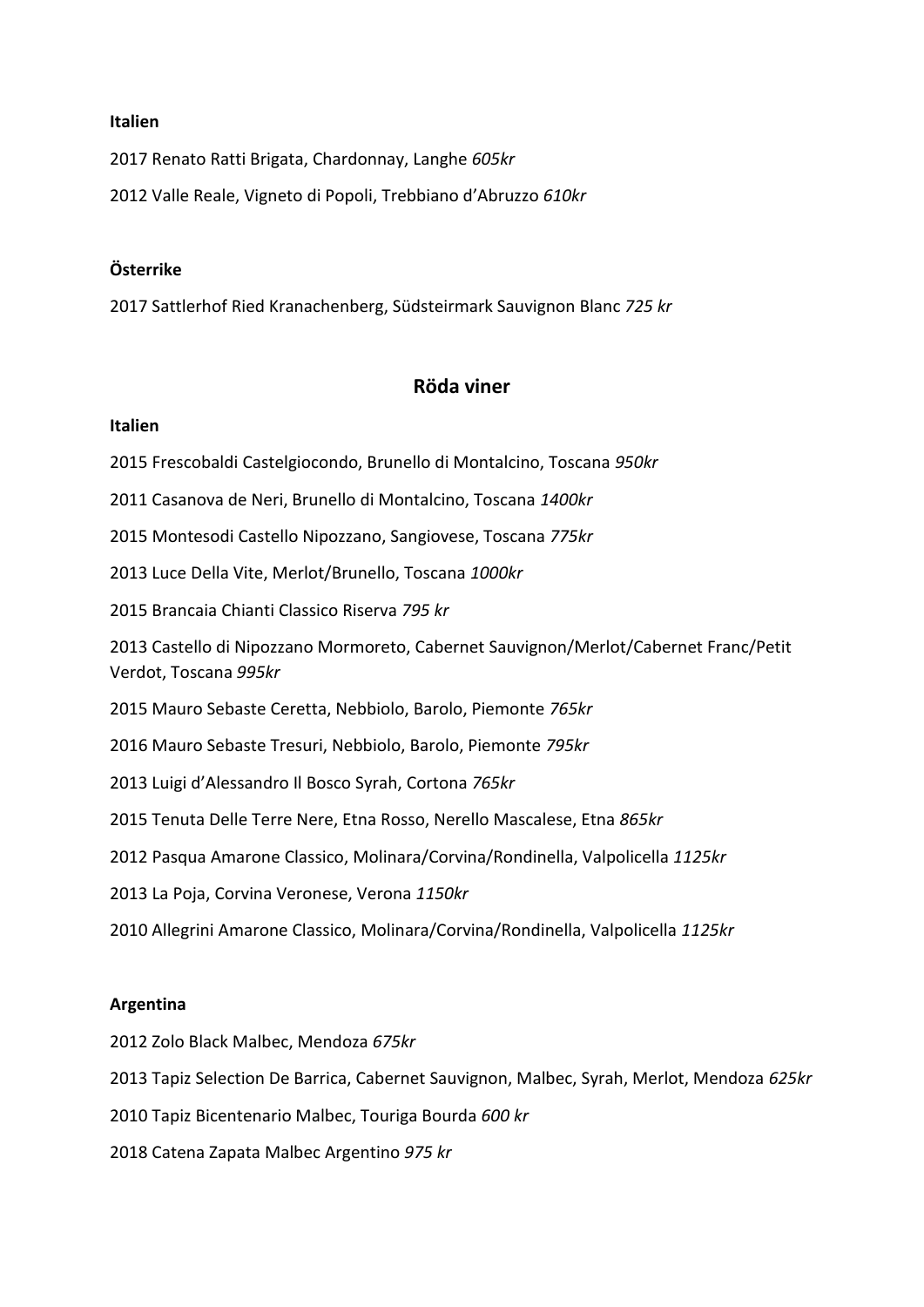#### **Frankrike**

2014 Domaine Durand Cornas Empreintes Syrah, Cornas *675kr*

2015 Benjamin et David Duclaux, Syrah, Côte-Rôtie, Rhône *785kr*

2014 Bad Boy, Merlot/Cabernet Franc, Bordeaux *695kr*

2017 Château de Pez, Cabernet Sauvignon/Merlot/Cabernet Franc/Petit Verdot, Saint-Estéphe, Bordeaux *895kr*

2017 Ogier Clos de L'oratoire des Papes, Grenache/Mourvedre/Cinsault/Syrah, Châteauneufdu-Pape, Rhône *895kr*

2011 Louis Jadot Morey-Saint-Denis, Pinot Noir, Bourgogne *695kr*

2014 Louis Jadot Santenay, Pinot Noir, Bourgogne 595 kr

2016 Prieur-Brunet Santenay 1:er Cru Maladiere, Pinot Noir, Bourgogne *695kr*

2017 Loius Jadot Beaune Clos De Ursules 1:er Cru, Pinot Noir, Bourgogne *1225kr*

2014 Louis Jadot Clos Vougeot Grand Cru , Pinot Noir, Bourgogne *1800kr*

2017 Louis Jadot Chapelle-Chambertin Grand Cru, Pinot Noir, Bourgogne *2500kr*

2017 Louis Jadot Clos Saint-Denis Grand Cru, Pinot Noir, Bourgogne *2900kr*

2017 Louis Jadot Echezeaux Grand Cru, Pinot Noir, Bourgogne *3000kr*

2017 Domaine Faiveley Mercurey 1:er Cru, Bourgogne *890kr*

2010 Chateau La Nerthe, Grenache, Mourvédre, Syrah, Cinsault, Châteaneuf-du-Pape, *940kr*

2013 Chateau La Nerthe, Grenache, Mourvédre, Syrah, Cinsault, Châteaneuf-du-Pape, *900kr*

#### **Österrike**

2016 Schwarz Zweigelt, Burgenland *890kr*

2015 Sepp Moser Zweigelt Reserve Burgenland 675 kr

#### **Spanien**

2014 Baigorri de Garage, Tempranillo, Rioja *895kr* 2016 Cartoixa Scala Dei, Garnacha/Cariñena/Cabernet Sauvignon, Priorat *695kr* 2014 Triga Volver, Monastrell/Cabernet Sauvignon, Alicante *775kr* 2017 AN/2 Anima Negra, Callet/Mantonegro/Syrah, Mallorca *725kr* 2016 Pago La Jara, Tinta de Toro, Toro *735kr*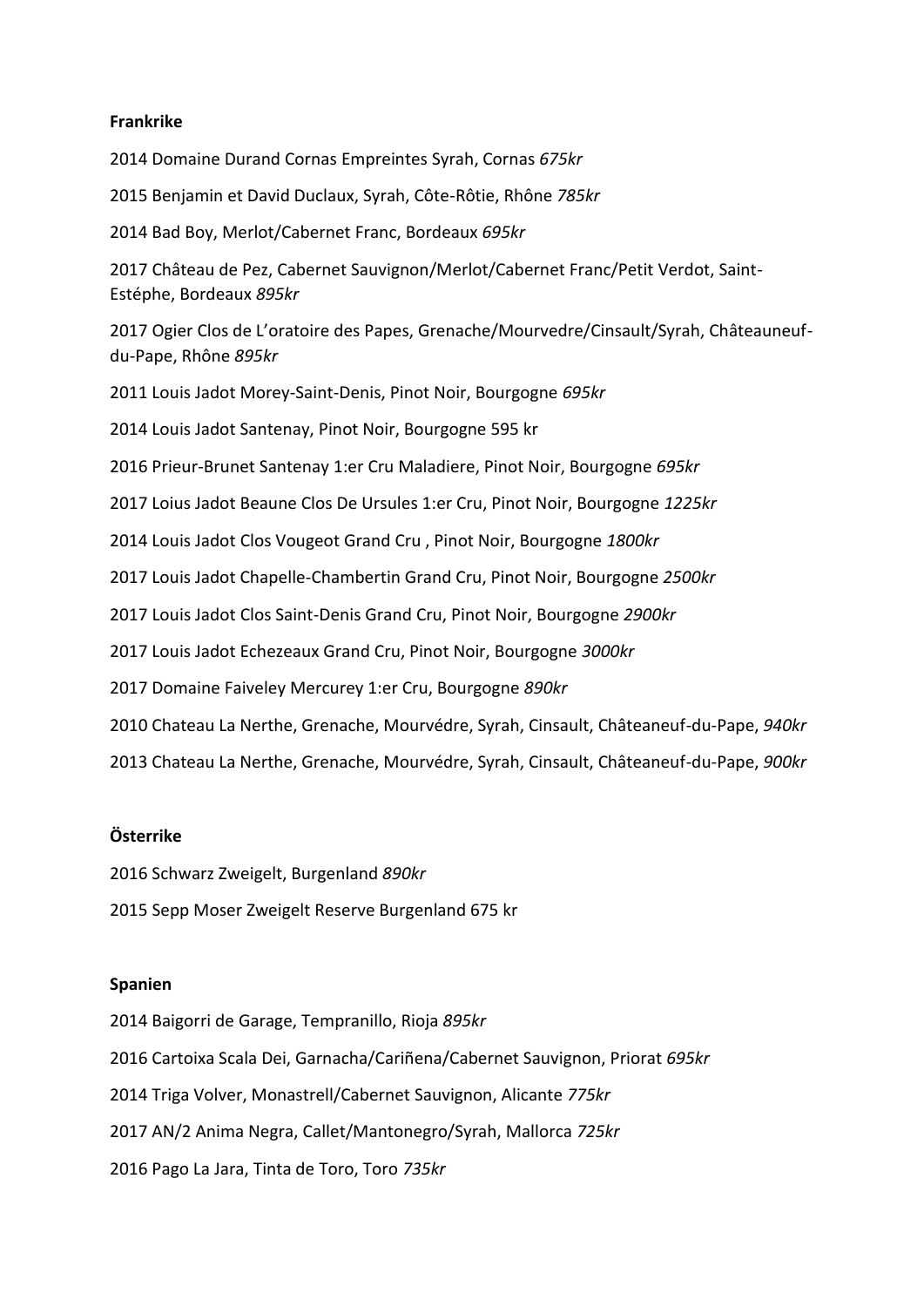#### **USA**

2018 Orin Swift 8 Years in the Dessert, Zinfandel, Kalifornien *890kr* 2017 Orin Swift Palermo, Cabernet Sauvignon, Napa Valley *852kr* 2017 Louis M Martini, Cabernet Sauvignon, Napa Valley *765kr* 2015 Seghesio Old Vine, Zinfandel/Petite Sirah, Sonoma County *765kr* 2015 Pine Ridge, Cabernet Sauvignon, Napa Valley *1025kr* 2016 Erath Pinot Noir, Oregon *695kr* 2016 La Crema Pinot Noir, Monterey 695 kr 2016 Silver Buckle, Syrah/Merlot/Zinfandel, Lodi *555kr* 2015 Paul Dolan, Zinfandel, Mendocino County *630kr*

#### **Australien**

2013 Yalumba The Signature, Cabernet Sauvignon/Shiraz, Barossa Valley *675kr* 2004 Tahbilk, Cabernet Sauvignon, Nagambie Lakes, Victoria *795kr* 2012 Mitolo Serpico, Cabernet Sauvignon, McLaren Vale, South Australia *775kr*

## **Chile**

2014 Ocio Cono Sur, Pinot Noir, Casablanca Valley *695kr* 2012 Silencio Cono Sur, Cabernet Sauvignon, Valle Del Maipo *1320kr*

#### **Sydafrika**

2016 Boschendal Pinot Noir, Elgin *695kr* 2018 A.A. Badenhorst Ramnasgras, Cinsault, Swartland *750kr* 2013 Springfield Estate Cabernet Sauvignon, Robertson *825kr*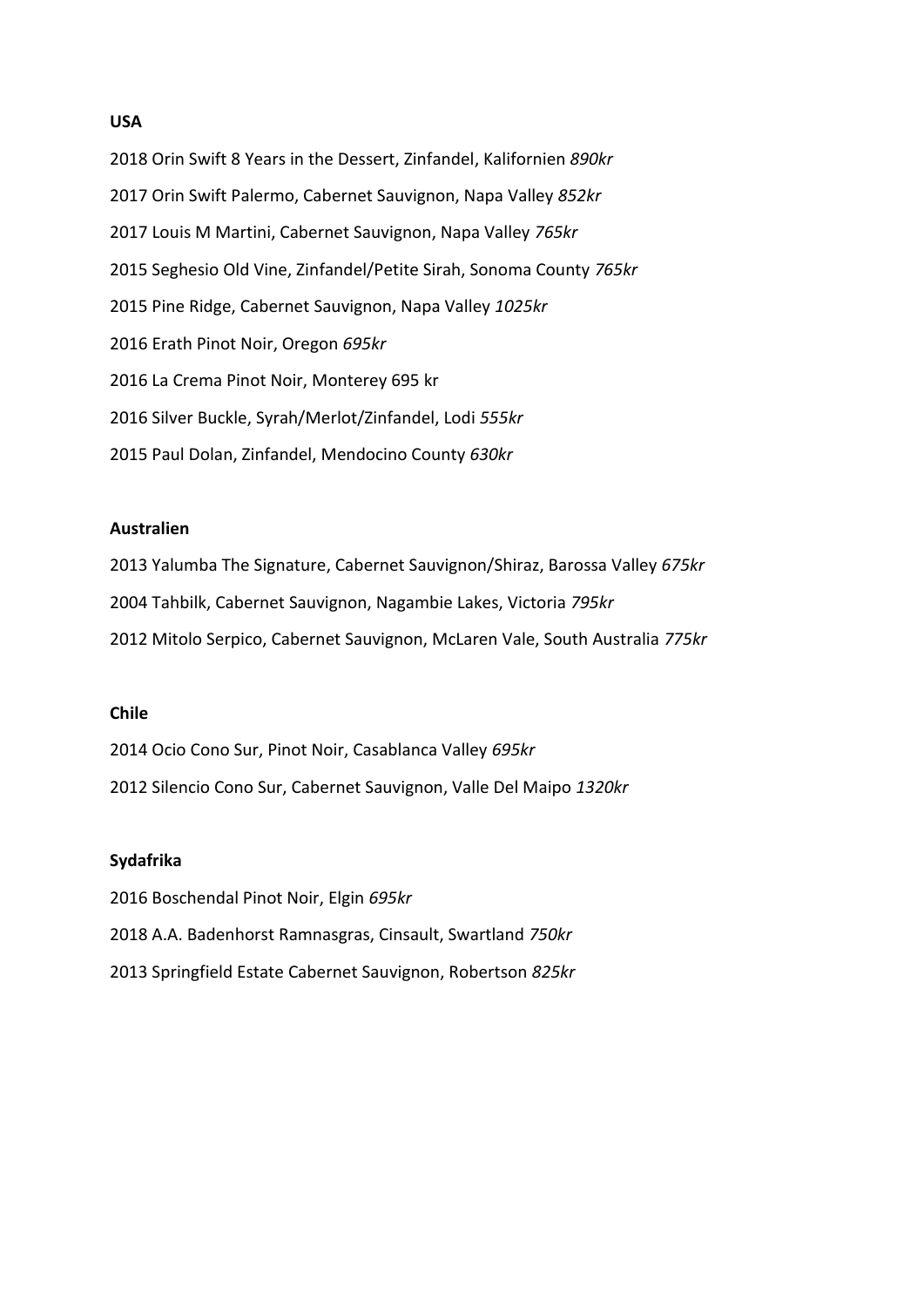# **Magnumbuteljer**

# **Röda viner**

#### **Argentina**

2018 Catena Zapata Argentino Malbec, Mendoza 1995 kr

#### **Spanien**

2017 AN/2 Anima Negra, Callet/Mantonegro/Syrah, Mallorca *1225kr* 2016 Uvas Felices, Venta Las Vacas, Tinto del Pais, Ribera del Duero *1125kr*

## **Italien**

2017 Renato Ratti Ochetti, Langhe Nebbiolo, Piemonte *1325kr*

2015 Taurasi, Feudi di san Gregorio, Aglianico, Avellino, Italien 965 kr

## **USA**

2015 Seghesio Old Vine, Zinfandel/Petite Sirah, Sonoma County *1795kr* 2016 Seghesio, Zinfandel, Sonoma County *1000kr*

# **Vita viner**

# **Tyskland**  2018 Leitz Eins Zwei Dry, Riesling, Rheingau *900kr*